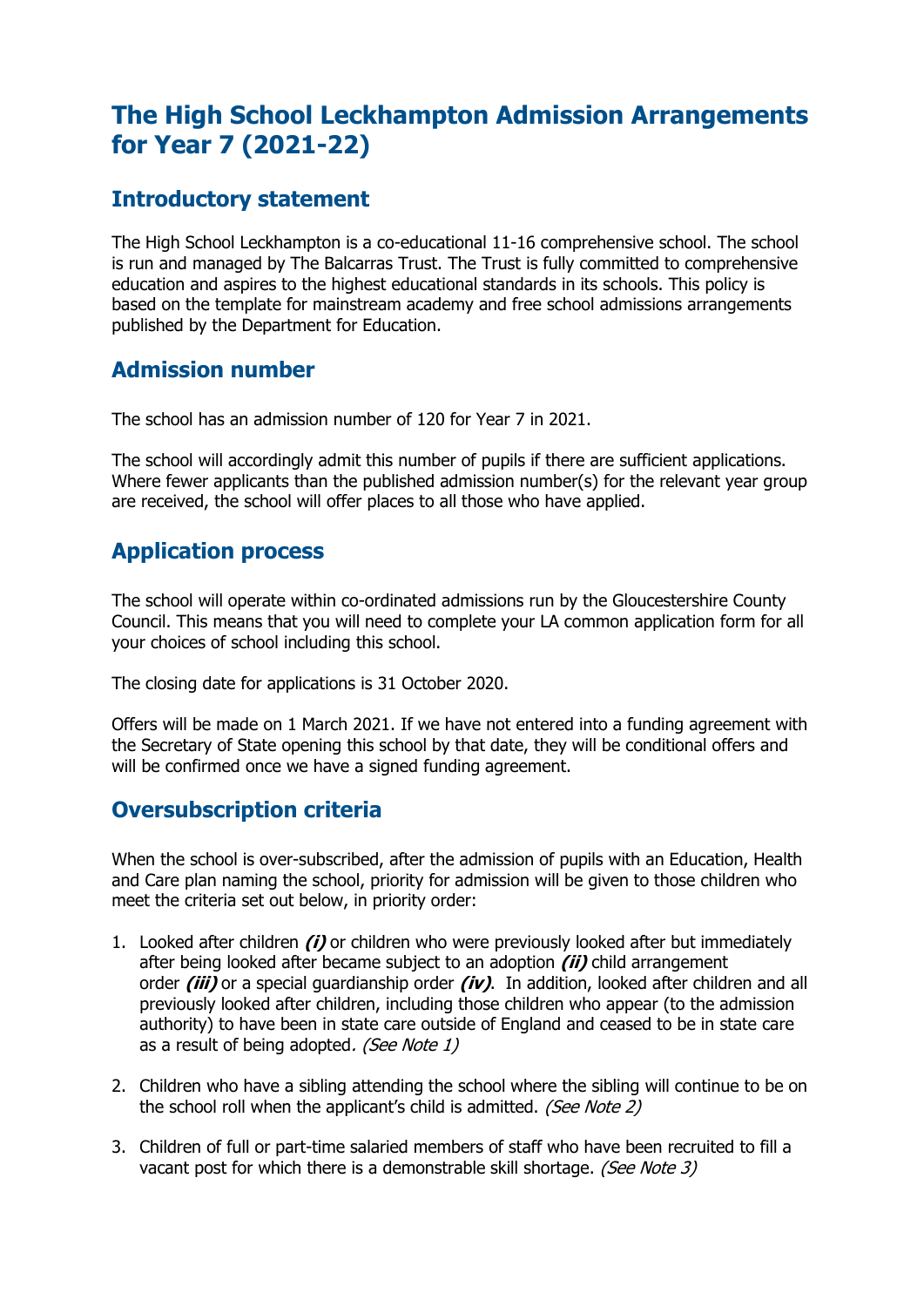- 4. Children living in the area of priority, served by the school. If there are more children in the area of priority than places available, those with the strongest geographical claim, measured in a straight line from the ordnance survey address point of the child's home address (including flats) to the ordnance survey address point of the school, using the Local Authority's computerised measuring system, with those living closer to the school receiving the higher priority.
- 5. Other children with the strongest geographical claim, measured in a straight line from the ordnance survey address point of the child's home address (including flats) to the ordnance survey address point of the school, using the Local Authority's computerised measuring system, with those living closer to the school receiving the higher priority.

### **Tie Break**

In the event of the oversubscription of any of the criteria 2-5, where there are two or more children living the same distance from the school, then a 'names in a hat' process will be undertaken by the local authority, with the first name drawn being successful.

# **Late applications**

All applications received by the local authority after the deadline will be considered to be late applications. Late applications will be considered after those received on time. If, following consideration of all applicants the school is oversubscribed, parents may request that their child is placed on the school's waiting list.

# **Admission of children outside their normal age group**

Parents may request that their child is admitted outside their normal age group. To do so parents should include a request with their application, specifying why admission out of normal year group is being requested.

When such a request is made, the school will make a decision on the basis of the circumstances of the case and in the best interests of the child concerned, taking into account the views of the headteacher and any supporting evidence provided by the parent.

### **Waiting lists**

The school will operate a waiting list. Where the school receives more applications for places than there are places available, a waiting list will operate until at least the end of the first term after the beginning of the school year. This will be maintained by the school and it will be open to any parent to ask for his or her child's name to be placed on the waiting list, following an unsuccessful application.

Children's position on the waiting list will be determined solely in accordance with the oversubscription criteria. Where places become vacant they will be allocated to children on the waiting list in accordance with the oversubscription criteria. The waiting list will be reordered in accordance with the oversubscription criteria whenever anyone is added to or leaves the waiting list.